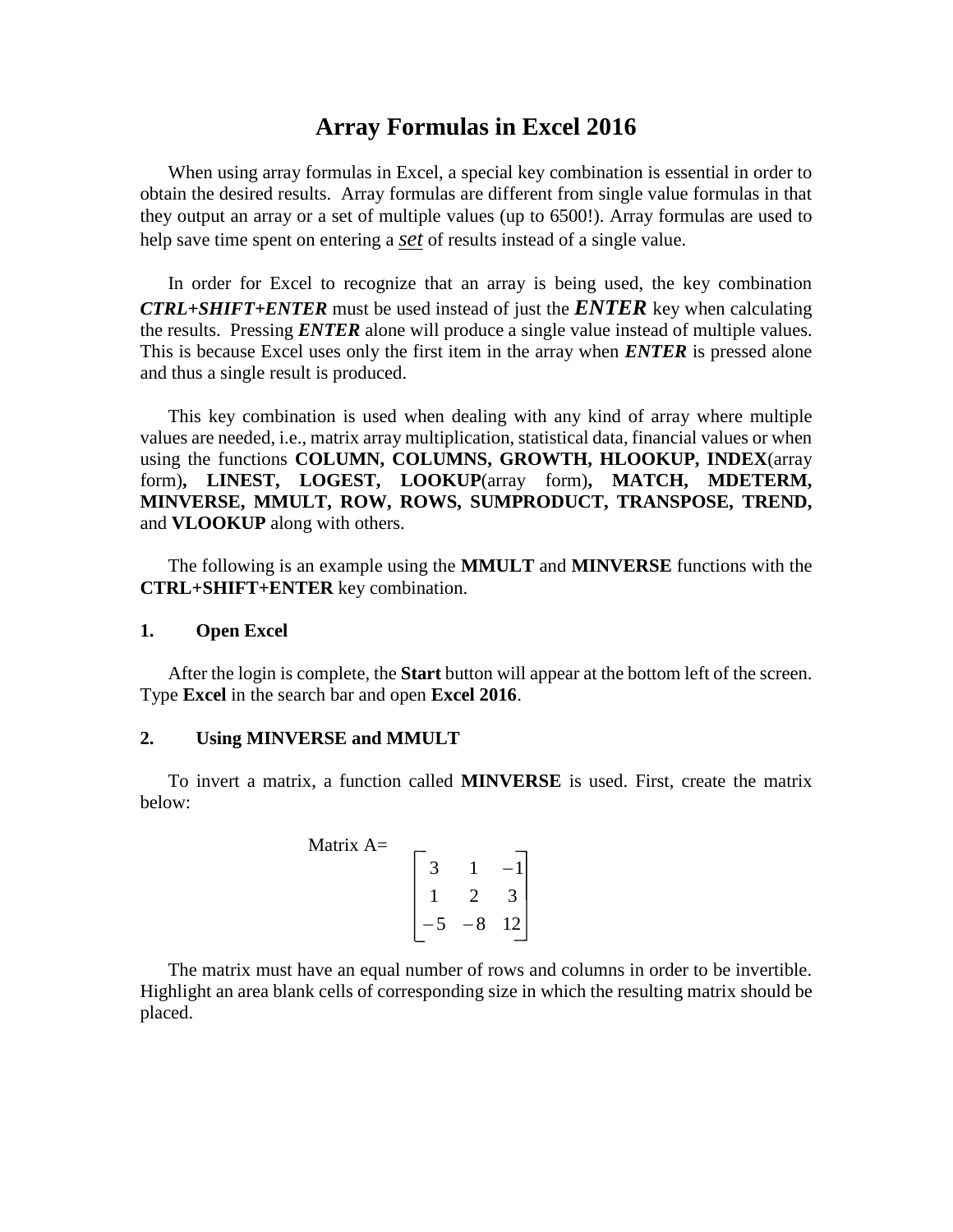|                | А | В             | c              | D    | E |  |
|----------------|---|---------------|----------------|------|---|--|
| 1              |   |               |                |      |   |  |
| $\overline{2}$ |   | Matrix A=     |                |      |   |  |
| 3              |   | 3             | 1              | $-1$ |   |  |
| 4              |   | 1             | $\overline{2}$ | 3    |   |  |
| 5              |   | $-5$          | $-8$           | 12   |   |  |
| 6              |   |               |                |      |   |  |
| 7              |   | A inverse $=$ |                |      |   |  |
| 8              |   |               |                |      |   |  |
| 9              |   |               |                |      |   |  |
| 10             |   |               |                |      |   |  |
| 11             |   |               |                |      |   |  |
| 12             |   |               |                |      |   |  |

Then click on the **Formulas** Tab, then **s**elect **Math & Trig** from the Function Library category, then scroll through the Function Name list and select **MINVERSE**, then **OK.** In the formula line, you will now see:

## $=MINVERSE()$

A Formula Palette will appear below. Click the button on the right side formula bar, and then select the matrix array with the mouse. Click back on the right side of the formula bar to return to the formula palette. If the correct cells are selected the formula line should now resemble:

|                | <b>MINVERSE</b> | ÷<br>v | $\times$ $\checkmark$ | fx             | =MINVERSE(B3:D5) |   |   |
|----------------|-----------------|--------|-----------------------|----------------|------------------|---|---|
|                | А               |        | в                     | c              | D                | E | F |
| 1              |                 |        |                       |                |                  |   |   |
| $\overline{2}$ |                 |        | Matrix A=             |                |                  |   |   |
| 3              |                 |        | 3                     | 1              | $-1$             |   |   |
| 4              |                 |        | 1                     | $\overline{2}$ | 3                |   |   |
| 5              |                 |        | $-5$                  | -8             | 12               |   |   |
| 6              |                 |        |                       |                |                  |   |   |
| 7              |                 |        | A inverse $=$         |                |                  |   |   |
| 8              |                 |        | <b>RSE(B3:D5)</b>     |                |                  |   |   |
| 9              |                 |        |                       |                |                  |   |   |
| 10             |                 |        |                       |                |                  |   |   |
| 11             |                 |        |                       |                |                  |   |   |

When you are finished, select the formula line at the top and press **Ctrl-Shift-Enter** (at the same time!!!) **Do Not Press Enter Alone!!** Pressing enter alone will only produce one value instead of a matrix.

To multiply two matrices together, the function called **MMULT** is used. First, create the two matrices below:

| Matrix $A=$ |  |    | Matrix $B=$ |  |
|-------------|--|----|-------------|--|
|             |  |    |             |  |
|             |  |    |             |  |
|             |  | 12 |             |  |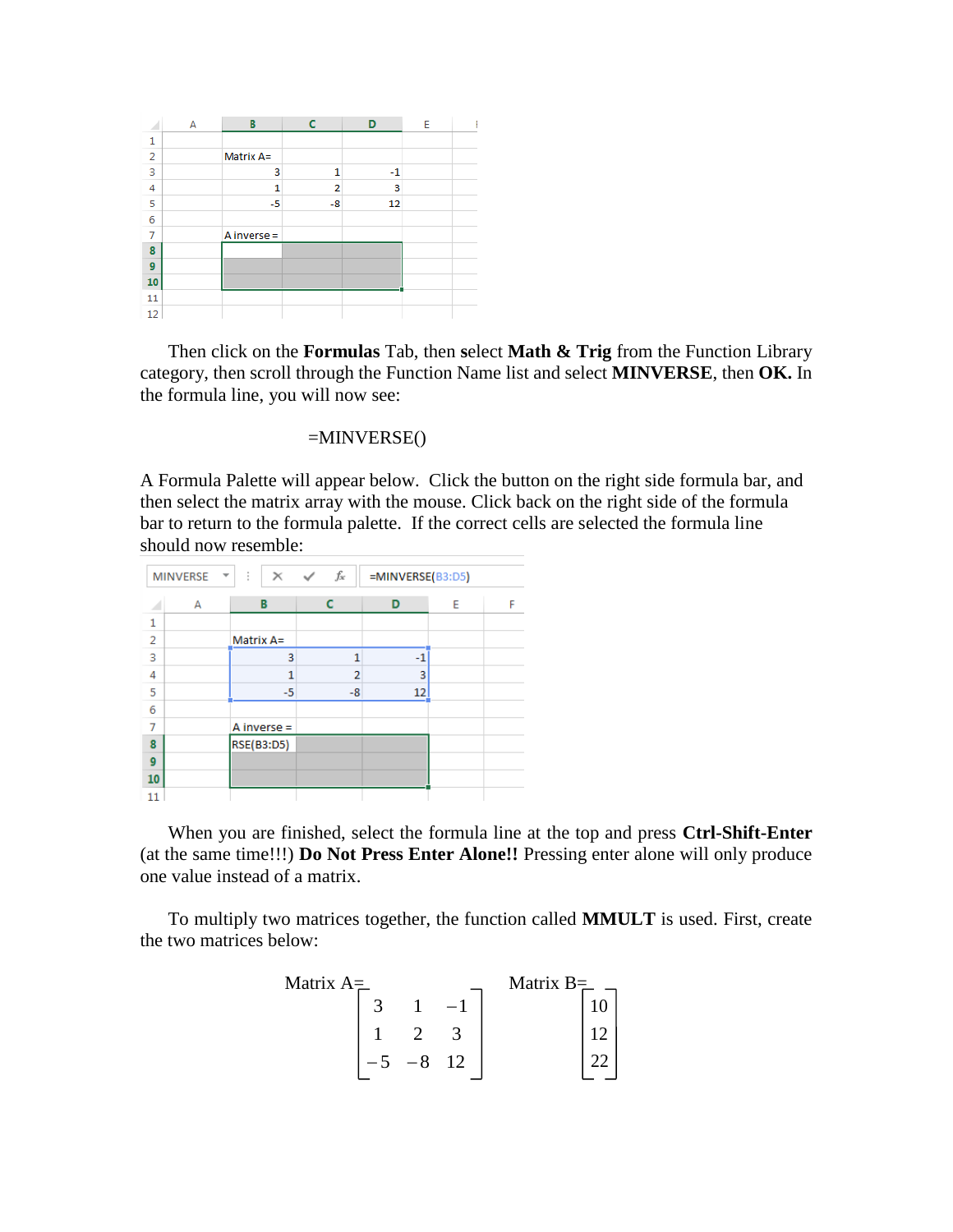In order to multiply two matrices, the number of columns in the first matrix must be equal to the number of rows in the second matrix. Highlight an area of blank cells with the proper dimension where the resulting matrix should be placed which will have the same number of rows as the first matrix and the same number of columns as the second matrix. Then click on **Insert Function**  $(f_x)$  on the Formulas menu bar. In Step 1 of 2 of the Function Wizard select **Math & Trig** from **Select a Category**, then scroll the **Select a Function** list and select **MMULT**, then **OK.** In the formula line, you will now see:

$$
= MMULT()
$$

Along with a formula palette. Click on the button on the right side of the Array1 formula bar and then select the first matrix array with the mouse. Click back on the button on the formula bar to return to the formula palette. Now, select the button on the right side of the Array2 formula bar, and select the corresponding matrix. Return to the formula palette. The formula line should now resemble:

|                |   | ÷<br>$\overline{\phantom{a}}$ |               | $\times$ $\checkmark$ | fx | =MMULT(B8:D10,F3:F5)                 |   |           |  |
|----------------|---|-------------------------------|---------------|-----------------------|----|--------------------------------------|---|-----------|--|
| ⊿              | А |                               | B             | c.                    |    | D                                    | E | F         |  |
| 1              |   |                               |               |                       |    |                                      |   |           |  |
| 2              |   |                               | Matrix A=     |                       |    |                                      |   | Matrix B= |  |
| 3              |   |                               | 3             |                       | 1  | $-1$                                 |   | 10        |  |
| $\overline{A}$ |   |                               | 1             |                       | 2  | 3                                    |   | 12        |  |
| 5              |   |                               | -5            |                       | -8 | 12                                   |   | 22        |  |
| 6              |   |                               |               |                       |    |                                      |   |           |  |
| 7              |   |                               | A inverse =   |                       |    |                                      |   |           |  |
| 8              |   |                               |               |                       |    | 0.4173913 -0.0347826 0.04347826      |   |           |  |
| 9              |   |                               |               |                       |    | $-0.2347826$ 0.26956522 $-0.0869565$ |   |           |  |
| 10             |   |                               |               |                       |    | 0.0173913 0.16521739 0.04347826      |   |           |  |
| 11             |   |                               |               |                       |    |                                      |   |           |  |
| 12             |   |                               | $A^(-1)^*B =$ |                       |    |                                      |   |           |  |
| 13             |   |                               |               | 10,F3:F5)             |    |                                      |   |           |  |
| 14             |   |                               |               |                       |    |                                      |   |           |  |
| 15             |   |                               |               |                       |    |                                      |   |           |  |
| 16             |   |                               |               |                       |    |                                      |   |           |  |
|                |   |                               |               |                       |    |                                      |   |           |  |

When you are finished with that, select the formula line at the top and press **Ctrl-Shift-Enter** (at the same time!!!) **Do Not Press Enter Alone!!** Pressing enter alone will only produce one value instead of a matrix.

### **Example:**

Solve the set of linear equations:

$$
3x+y-z=10\nx+5y+3z=12\n-5x-8y+12z=22
$$

To solve using matrices, use the equation Ax=b where matrix A is the coefficient matrix, x is the variable matrix and b is the matrix of given solutions. Therefore,  $x = A^{-1}*b$ .